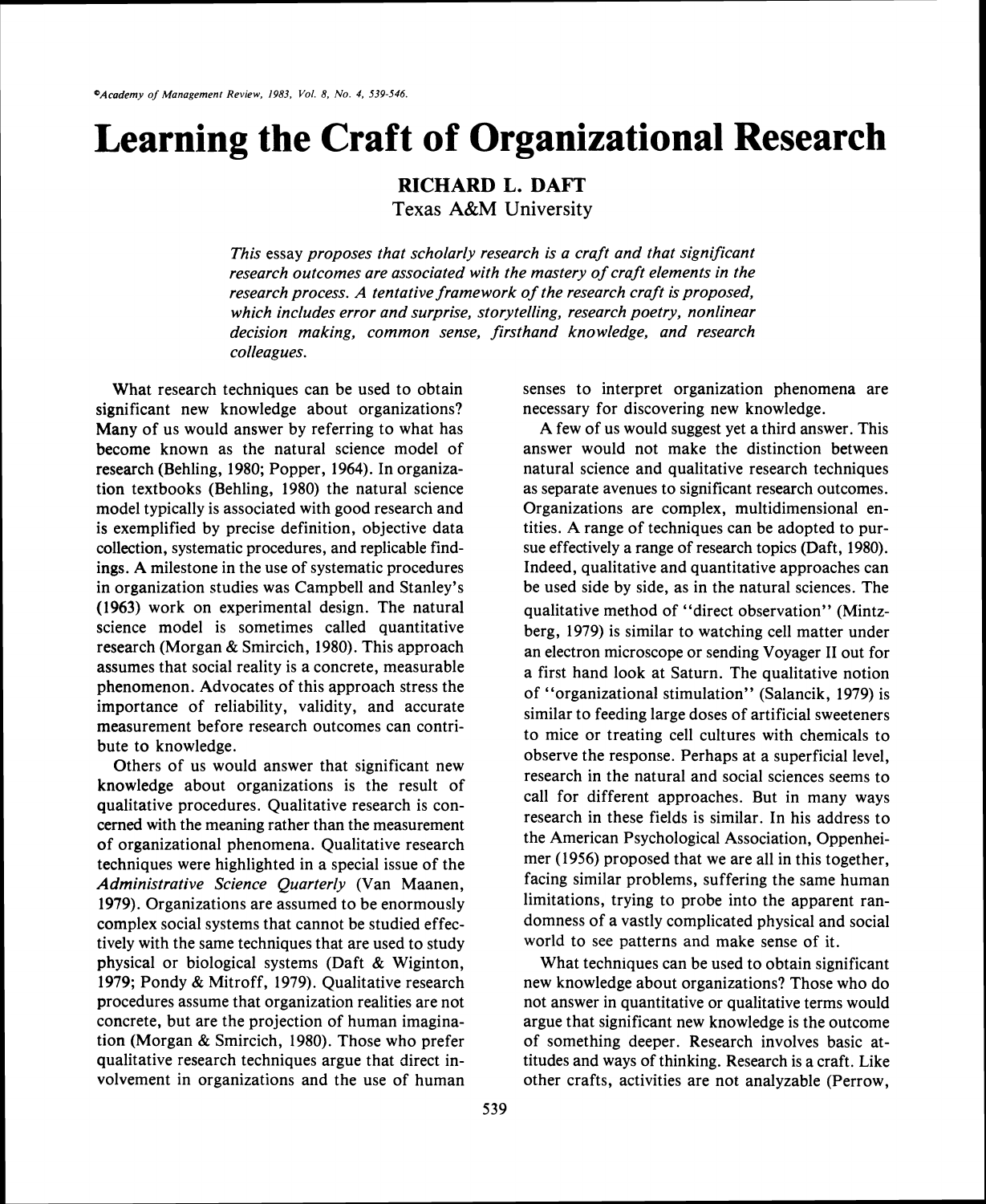1967). Cause-effect relationships are not clear. Unexpected problems appear. Procedures are not available to describe each aspect of research activity. The learning of craft skills may take years of trial and error. Through practice one learns how to ask research questions, how to conduct research projects, and what to strive for when writing a research paper. Significant research, then, is the outcome of a way of thinking that can be called craftsmanship.

The dilemma for the field of organization studies is that the technical, methodological aspects of the research process are taught to aspiring scholars in graduate school. A professor once told several students, "You will need at least 5 years to outgrow the effect of your dissertations." At the time the students could not appreciate the meaning behind what the professor said. They were captivated by the power of newly discovered research methods. Elegant and sophisticated techniques went into the design of dissertations. What was there to outgrow?

What many of us discover after graduate school is that research techniques taught in graduate school are not enough. Only the formal side of the research process can be transmitted effectively through textbooks and the classroom. One cannot learn to perform significant research by following a textbook anymore than one can learn to be a good writer by studying the rules of grammar. In one sense, significant research requires new learning beyond what is learned in graduate school. As a craft, research is interesting, exciting and satisfying. The challenge for researchers is to get beyond sheer techniques, whether quantitative or qualitative, and to interject the craft attitude into the research process. The purpose of this paper is to explore more fully those elements that make up the craft part of the research process.

## **The Research Craft**

Sketched below are seven elements that form a tentative framework of research craftsmanship. Each element is briefly explained and contrasted with the formal, prescriptive approach to research that is frequently taught in graduate school.

#### **Build in Plenty of Room for Error and Surprise**

Training for the study of organizations, as most scholars experience it, reflects a rather traditional approach to scientific analysis. One learns about scientific rigor, experimental control, planning, and the anticipation and removal of uncertainties that could upset the research blueprint. The research challenge is to plan the work so that it comes out as predicted.

The problem, of course, is that this approach assumes that investigators know a substantial amount about the phenomenon under investigation. Knowledge beforehand makes for clean, tidy, hypothesis testing research, but the knowledge return typically will be small. If we have a good idea about what the research answer will be, if we understand the phenomenon well enough to predict and control what happens, why bother to ask the question? If we are to acquire knowledge that is really new, then we do not know the answer in advance. The significant discoveries, the good science, require us to go beyond the safe certainty of precision in design.

Lewis Thomas (1974) said that good basic research needs a high degree of uncertainty at the outset, otherwise the investigator has not chosen an important problem. One should start with incomplete facts, with ambiguity, and plan experiments on the basis of probability, even bare hunch, rather than certainty. Then look for surprise. Quality of work is measured by intensity of surprise. The greater the astonishment, the greater the knew knowledge about the world.

Those of us in organizational behavior and theory often seem to have it backward. Books on research design, courses on research methodology, and comments from journal referees lead me to believe that many investigators desire absence of surprise in their research. Hard logic and previous evidence should justify every step. A journal referee once insisted, "You can't use that hypothesis because there is no previous evidence to support it." A successful project is believed to be one in which everything comes out as predicted.

The myth that successful research comes out as predicted, probably more than anything else, restricts the discovery of knowledge in our discipline. Reviews of landmark studies in the behavioral and organizational sciences indicated that they tended to be loosly done (Daft & Wiginton, 1979; MacKensie & House, 1978). The significant studies often approached the problem as an open-ended question to be answered rather than as an hypothesis to be tested (Lundberg, 1 976).

The notion of building uncertainty into research has been a big discovery for me. It is okay to ask research questions without the answer in advance. In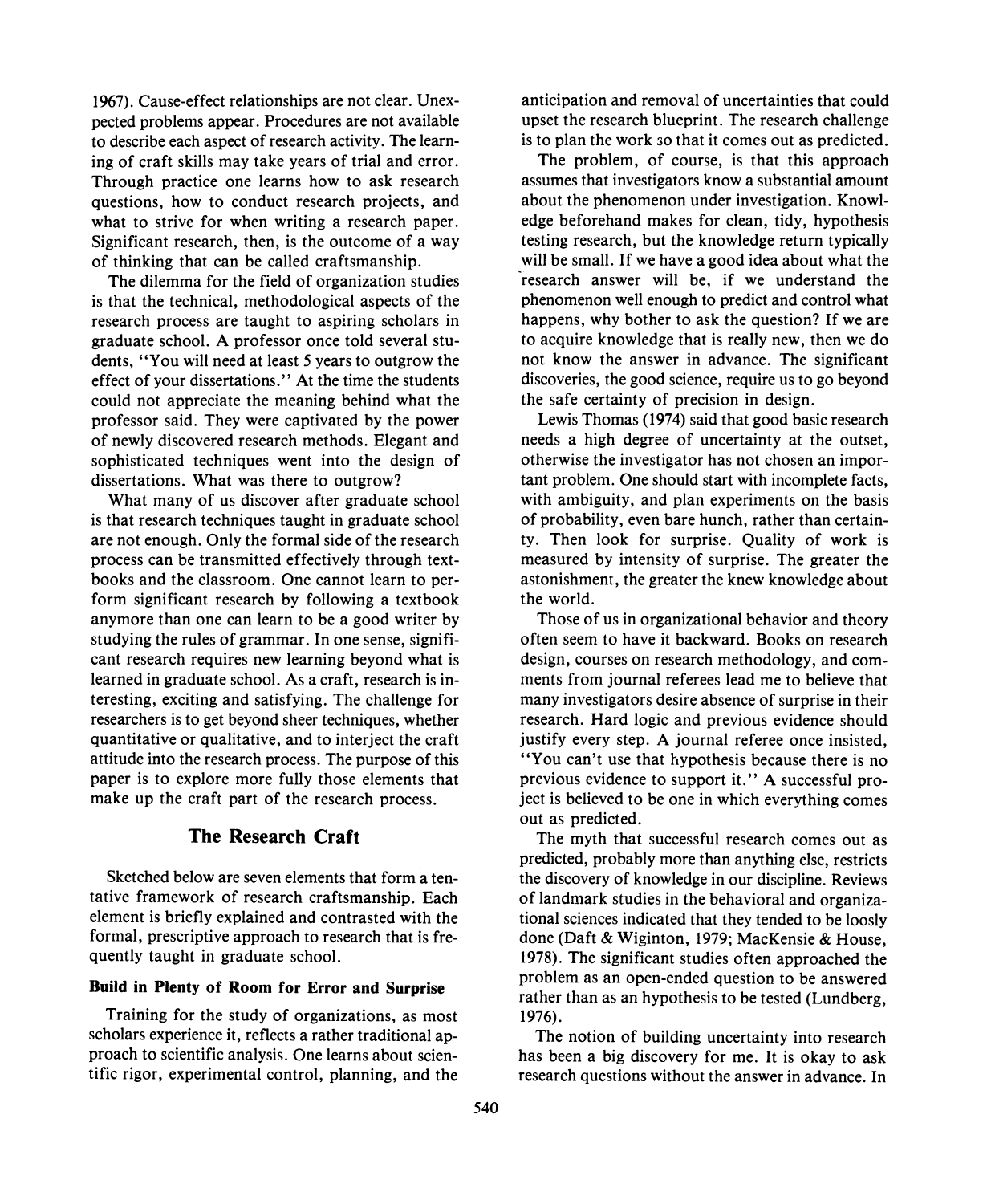one sense, all scientific progress is due to errors and deviations. New knowledge is a surprise; it changes how we see things. If experiments are perfectly designed and the results come out as expected, then they probably are a waste of time. We must take chances, we must make mistakes, to be good scholars.

#### **Research Is Storytelling**

Graduate school teaches that research procedures include designing a project, collecting data, counting things up, looking for relationships, testing hypotheses, and reporting the findings in a journal article. These steps certainly are necessary in an empirical science.

The craft side of research is not like this at all. Research is storytelling. The scientific method is more like guess work, the making up and revising of stories. Storytelling means explaining what the data mean, using data to describe how organizations work. Stories are theories. Theory need not be formal or complex. Theories simply explain why. The "why" is important, and researchers should be creative and ruthless in pursuit of it (Weick, 1974). The why, not the data, is the contribution to knowledge.

Data collection and analysis are integral parts of the research process, but they are intermediate points between an initial hunch and the final story about the organizational world. Data do not stand alone. So many papers miss this essential point of research. Data are treated like so many playing cards to be shuffled, reshuffled, and dealt around. Research often is viewed as if it is naming the game and calculating the probability of each hand. Emphasis on method and calculation misses what the data represent. Human behavior and processes in organization are what we care about. The data alone are not enough, no matter how sophisticated the techniques for collection and analysis.

Geologists, for example, are storytellers (McPhee, 1981). They take observations from outcroppings, roadcuts, tunnels, maps, and drillings. These are geological datapoints, which are collected and analyzed rigorously. But geologists do not report only the data. They use the data to construct wonderful stories about geological history. They describe the appearance of lakes and oceans, the wearing down of mountains, and the ecological systems of animals and plants that inhabited the earth. These stories provide insight and understanding about the earth's history. Geologists make up stories and continue to revise and elaborate the stories with subsequent research projects. In much the same way, craftsmen in organization research use data to tell stories about the behavior and processes within organizations.

#### **Design Research as a Poem, Not as a Novel**

The logic of research, as I learned it, was to reach out for more variables whenever possible. Multivariate analysis was one key to success, and still seems to be. Most review papers recommend that future studies incorporate additional variables as the path to uncovering true relationships and greater understanding. Journal referees eajoy pointing out how operationalization of additional variables would make a study better, perhaps even publishable. To the extent that variables represent characters in a story, then the approach often recommended would result in a novel, with many characters, a complex plot and almost infinite relationships.

I no longer accept this approach. Poetry seems to have greater applicability to organizational research. Poetry means a research design that includes only a few, perhaps two, three, or four variables. But they must hang together in a meaning unit, a coherent framework of sorts, that explains some aspect of organizations. A research poem also must have depth. The meaning unit must take a deep slice into organizations and convey a rich conceptualization to others.

These two ingredients—a few variables that form a coherent whole and depth of meaning-constitute an ideal research framework. Most of the significant ideas in our field are poems. Theory X and Theory Y is a poem. So is the notion of differentiation and integration. For me, Perrow's dimensions of task analyzability and variety constitute a poem. *Organizations in Action* (Thompson, 1974) is a book of poetry. Thompson (1967) expressed several important models in simple two-variable contingency tables.

The thread common to all of these concepts is simplicity in the sense of only a couple of key variables, but the ideas hang together in a unit to explain some dimension of organization. The ideas have depth. Differentiation and integration summarize a cluster of behaviors that may be found in organizations. The concepts have layers of meaning that enable one to understand a complex notion in a single thought,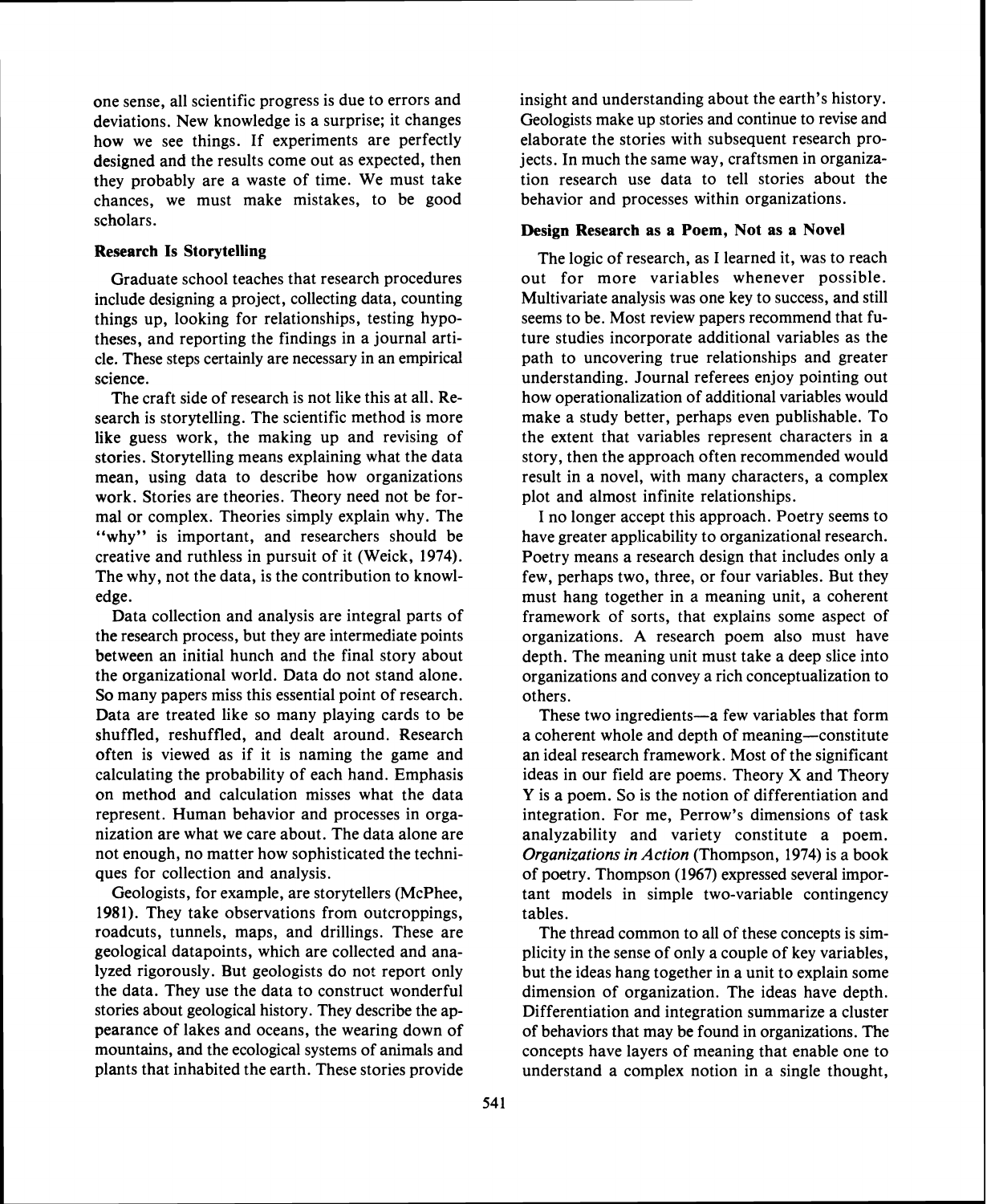much like a metaphor. The concepts have roots that run deep into organizations.

Human organizations are enormously complex, so how is it possible to understand them with simple models? Two reasons. First, good research doesn't try to answer all questions about an issue. It doesn't pretend to. The best research provides an utterly imperfect model of organization reality. One goal of research is simply to understand a tiny piece of organizational reality. The insights provided by a simple model can be used to raise new questions for future research. Second, Simon (1981) argued that one does not have to measure system complexity to model it. Everything in organizations may be related to everything else (Boulding, 1956; Pondy & Mitroff, 1979), but a model of two or three key variables can still be accurate. The model provides a basis for a deeper story. A hundred variables may be involved, but substantial insights about organization relationships can be uncovered from an assessment of a few key dimensions.

Writing poetry in organizational research is extremely difficult. Successful poems can be the result of genius or of chance. This does not imply that every study should be limited to a small number of variables, only that we should not expect a large number of variables to produce great insights. We can strive for simplicity in our research. Simple means fundamental, not trivial. The addition of variables should not substitute for careful thinking about organizations or for searching out key dimensions.

## Research Decisions Are Not Linear

If any activity should be characterized by rational, logical decision processes, certainly it would be empirical research. The rational model begins with a carefully formulated research problem based on a thorough literature review. Next, the research design and methods are chosen. Some sort of triangulation may be possible. Data are collected and analyzed, and the results are used to support or confirm specific hypotheses.

The craft decision process is much more random and messy. After evaluating research decision processes, Martin (1982) proposed that the garbage can model serves as a better description of a random, chancy process. Campbell, Daft, and Hulin (1982), based on a retrospective interviews with prominent organizational scholars, discovered that most significant research did not follow the rational model. The original decision to undertake a project resulted from the simultaneous convergence of several events, such as the discovery of a new research technique, the availability of a research site, and the appearance of a new idea. The investigator spontaneously grabbed the opportunity. The Campbell et al. interviews also found that when research decisions were rational and linear, the research findings tended to be less significant. Research undertaken as a logical next step tended to produce outcomes that were routine and dull.

Another side to the decision making process concerns intuition and feelings. If the rational research model can be characterized as left-brain activity, then many research decisions are made in the nonlinear area of the right brain. The Campbell et al. (1982) study found that investigators cared about their research. They felt passion for their studies. Investigators couldn't explain it, but the significant studies felt good from the beginning. Mitroff (1972) reported that research objectivity among the scientists he studied was a myth. Scientists are not free of bias, opinions, or convictions. They care deeply about their work and have a stake in the outcome (Watson, 1968).

Another nonlinear attribute by which a research project can be judged is beauty. Kaplan proposed that esthetic quality is one way of validating a theory. "A scientist sometimes needs the courage, not only of his convictions, but also of his esthetic sensibilities" (1964, p. 319). Mintzberg (1982) wrote that if an idea is not beautiful, then perhaps it will not be useful either. The decision to undertake a study is based on a symmetrical hanging togetherness that pleases the beholder. The right brain has an important role in the craft side of the research process. Significant research is not a logical next step, is not the outcome of a strategic plan, is not calculable. The best time to undertake a research project is when the investigator suddenly realizes, "What a lovely idea!"

#### Relate Ideas to Common Sense

We have all heard or used the argument that research ideas are on the frontier of organizational knowledge. The concepts may not make sense to those not involved with the research, especially managers. The evaluation of research findings must be objective. One learns to distrust gut reactions and other indicators of common sense. As scientists we expect to seek a higher proof.

Perhaps there is some truth to this idea because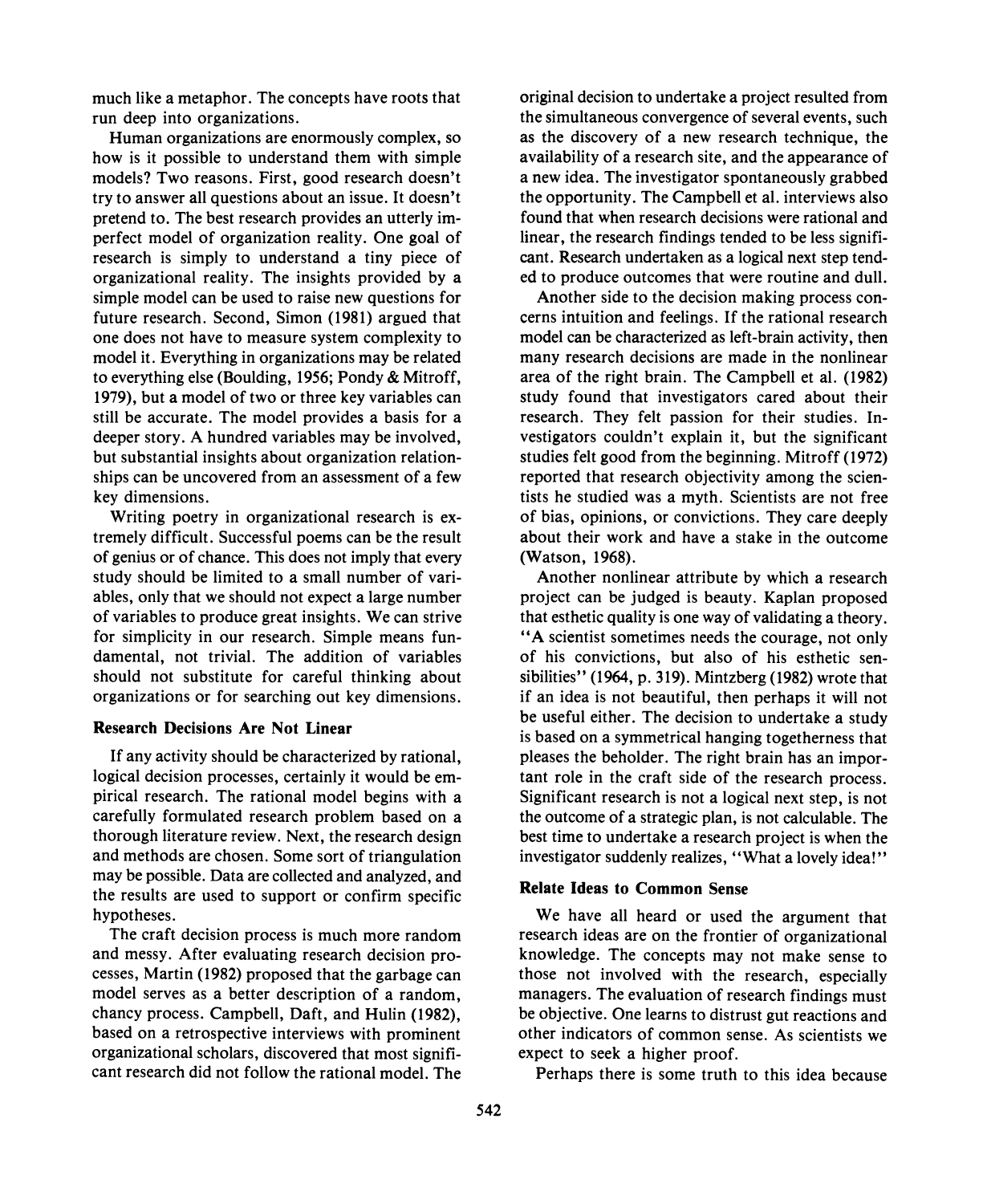the common sense of laymen and scientists may differ (Davis, 1971). On the other hand, I have gradually come to realize that common sense—of both the investigator and his colleagues-is the best test, the ultimate test, of our theories. I am beginning to understand what Oppenheimer meant when he said, "Science is the adaptation of common sense" (1958, p. 129). Scientists simply look for aspects of experience not visible in daily life by using instruments such as telescopes or questionnaires. Oppenheimer went on to say, "We come from common sense, we work for a long time, and we give back to common sense refined, original and strange notions that enrich what we know. We come to new things in science with what we already know" (1958, p. 129). C. Wright Mills (1955) found it essential to integrate what he was doing intellectually with what he was doing as a person. To trust one's own experience, Mills said, is the mark of a mature scholar. In a sense, one cannot deal with new scholarly findings except on the basis of the familiar and old fashioned.

One way to embrace common sense is to use analogy and metaphor in scientific descriptions. Huff (1980) writes that metaphor makes the strange familiar and it allows recognition and learning that links an idea to previous experience. Metaphor and analogy provide a vehicle for relating new ideas to what is already known. Without this linkage the new idea has little value, little impact, and provides no means to elaborate on previous experience.

Other fields, especially the natural sciences, make use of analogies (Dreistadt, 1968). Analogies are not perfect representations in any sense, but they provide a basis to make the new familiar. Oppenheimer (1956) argued that one cannot be surprised at a discovery unless one has a view of how it ought to be. A recent paper argued that biological metaphors of organizations are inadequate (Keeley, 1980). Of course they are inadequate, all analogies are. But biological and other types of analogies still help in communicating the essence of new ideas.

The final point about common sense concerns the notion of proof. Ultimate proof of an idea or theory is its acceptability to common sense. An important test of validity is liking an idea, feeling right about it, being able to use it to throw light on a previously hidden aspect of organization. Objective proof seldom will exist somewhere outside one's self that will demonstrate correctiveness or validity. No statistical test will do this for us; no amount of replication will make acceptable an idea that does not square with experience. Even if the organization reality studied is hard and objective, we are not. We cannot obtain knowledge independent of our own judgment and social construction. (Morgan & Smircich, 1980).

The notion of differentiation and integration in organizations is an example of concepts that are useful to experience although they are not provable in objective fashion (Lawrence & Lorsch, 1967). The scientific measurement of these concepts has been challenged (Tosi, Aldag, & Storey, 1973), yet the ideas continue to flourish because they are useful and acceptable to students and managers of organizations. These ideas make sense at a deeper, nonstatistical level.

#### Learn **About** Organizations Firsthand

This idea seems so obvious, but it is not stressed in many Ph.D. programs. Organizations are so rich that anyone who actually observes them, who goes out for a look around, will find sufficient puzzlements to last for a productive career. For some reason, direct contact with organizations, firsthand learning, is not given high value. Collecting data is stressed, and so are running correlations and reporting statistical coefficients. As a reviewer of papers, it becomes painfully clear that many authors have never seen or witnessed the phenomenona about which they write. Authors cannot give an example to illustrate a point. They have an enormously difficult time thinking beneath the correlation coefficients to discuss what the coefficients represent in terms of organizational activities and processes. Authors typically report very thin descriptions of a large number of relationships, never touching the why of the correlations, dealing only with the fact that variable  $Y$  is related to variable  $Z$ , as if that constituted everything.

The difficulty that many authors have developing interesting and insightful theories about organization probably is explained by the lack of experience with organizations. G. R. Grice admonished his students who were trying to understand animal learning: "No matter how much research money you may have, or how many assistants you may hire, always handle your own rat" (Hackman, 1982). If those of us in organization studies would handle our own rats, the supply of important research problems and new theoretical insights could be quickly increased.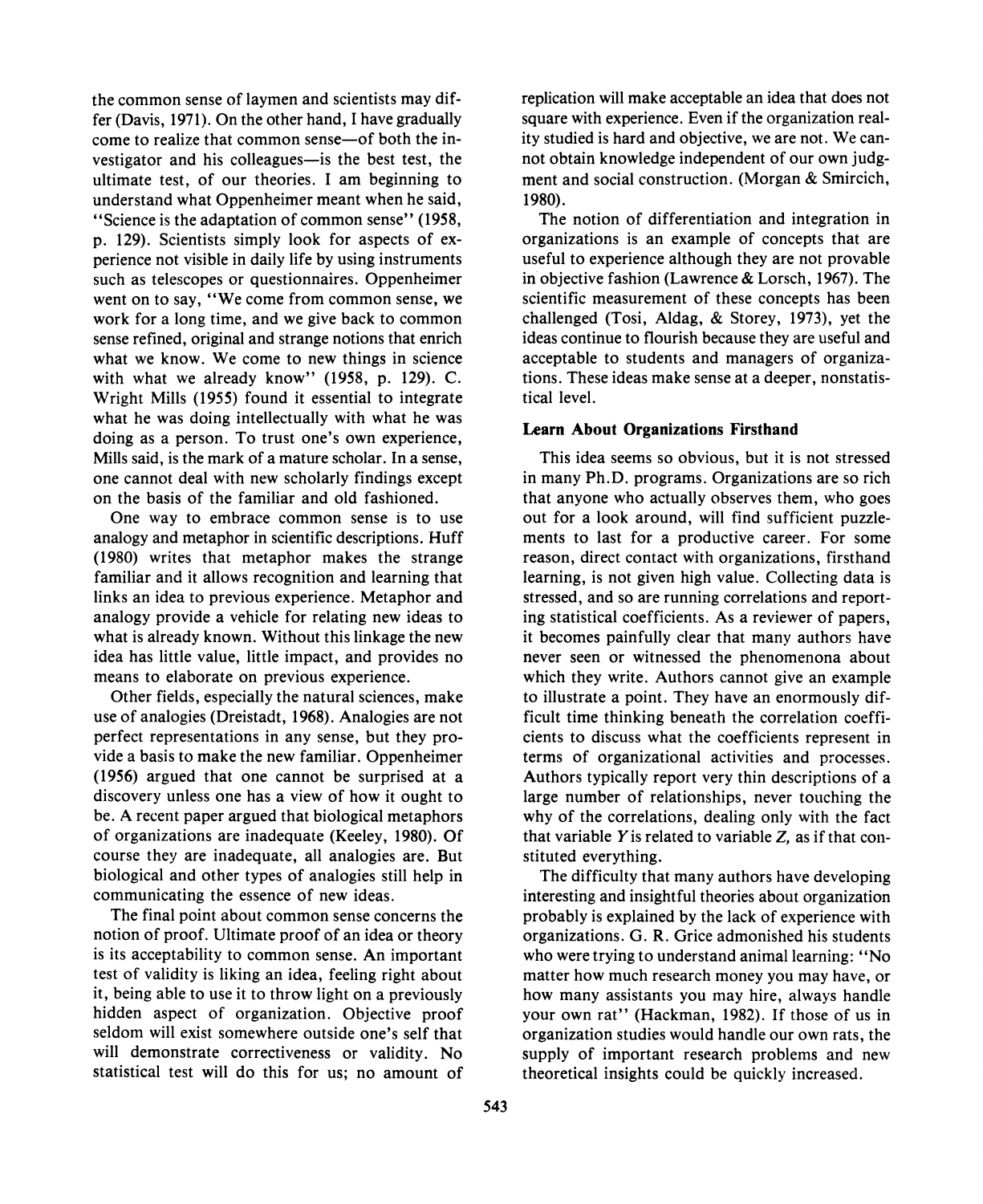Organization studies is an empirical science. Mintzberg's strategy of direct research on managers (1973) and decision making (Mintzberg, Raisinghani, & Theoret, 1976) illustrates how powerful first hand knowledge can be. If we look, really look, at our subject of study, we cannot help but see things that will inform us about organizations. Staying in one's office and mailing out questionnaires may have the appearance of research, but often it reduces the opportunity to learn about organizations.

One of the unexpected discoveries from interviews with leading scholars by Campbell et al. (1982) was the importance of real world contacts. Significant studies often began through direct contact with organizations-perhaps a training session with managers, a consulting job, or a puzzlement encounter during field interviews. On the other hand, studies that turned out to be less significant were not originated in organizations. These studies originated in a more academic fashion, from one's university office, perhaps based on a journal article and the perceived opportunity to make a small modification that would yield a quick publication.

Armchair theorizing and other forms of noncontact with the organization also can be helpful, especially if they probe into organizational ideas in a speculative way and provide a fresh perspective to guide empirical research. But even armchair theories have to be informed by contact with organizations somewhere along the way. Contact either in the form of visits and observations or perhaps through descriptive case analyses provides the intellectual raw material for useful theory.

## **Many Colleagues in Our Discipline Really Care about Quality Research and New Knowledge**

The need to publish papers becomes apparent to most of us during graduate training. Many, many people in our field seem preoccupied with the idea of publication. They do whatever is necessary to have a paper published. They will send it to any conference or seminar or journal to get publication credit. In the worst cases, people cut up their data or trade authorships to increase the number of publications listed on their résumé.

So much career progress is based on publication that attention gets distracted from the content of our papers. In a publication environment, failure to publish means failure in an academic career. Hence a large proportion of us are seduced into this process without realizing that there is another game to be played. There are fewer players at the other table, but a serious research game is being played out right now in organization and management theory. There are many colleagues who count the content of a paper first and publication second. Among these scholars, an unpublished working paper will have impact if it adds to the developing knowledge base. A working paper can influence the thinking and research of others. Formal publication is anticlimactic. Individuals can be known by their ideas, not by the number of publications.

I cannot specify the boundaries of this research orientation or identify very precisely the players, only that the game is played, and that I have experienced the thrill of sitting at the table. The concern for content is a welcome haven from the publication wars, and far more productive. The machine gun fire of referee criticism is replaced by positive words of encouragement and support. The bombshells of journal rejection are replaced by collegial advice, intellectual exchange, and a desire to get to the truth. Interchanges with senior scholars that did not have publication as the ultimate goal had a profound impact on my intellectual development. Publication is a fact of life for all of us. We all feel the pressure. But there is tremendous support within our discipline for high quality empirical and theoretical work. We do not have to do mindless research if we choose not to, and publication will take care of itself.

# **Conclusion**

What research techniques can be used to achieve significant new knowledge about organizations? The answer proposed here is that formal research techniques-quantitative and/or qualitative-as taught in graduate school are not sufficient. Significant research grows out of experience and mastery of the attitude and frame of mind that make up the research craft. The research craft is enhanced by respect for error and surprise, storytelling, research poetry, emotion, common sense, firsthand learning, and research colleagues.

The elements of the research craft described above are neither fixed nor complete. Every scholar can add characteristics that help lead to significant outcomes in his/her own research. Scholars can progress through their own stages of learning and develop their own guidelines. The important thing is that the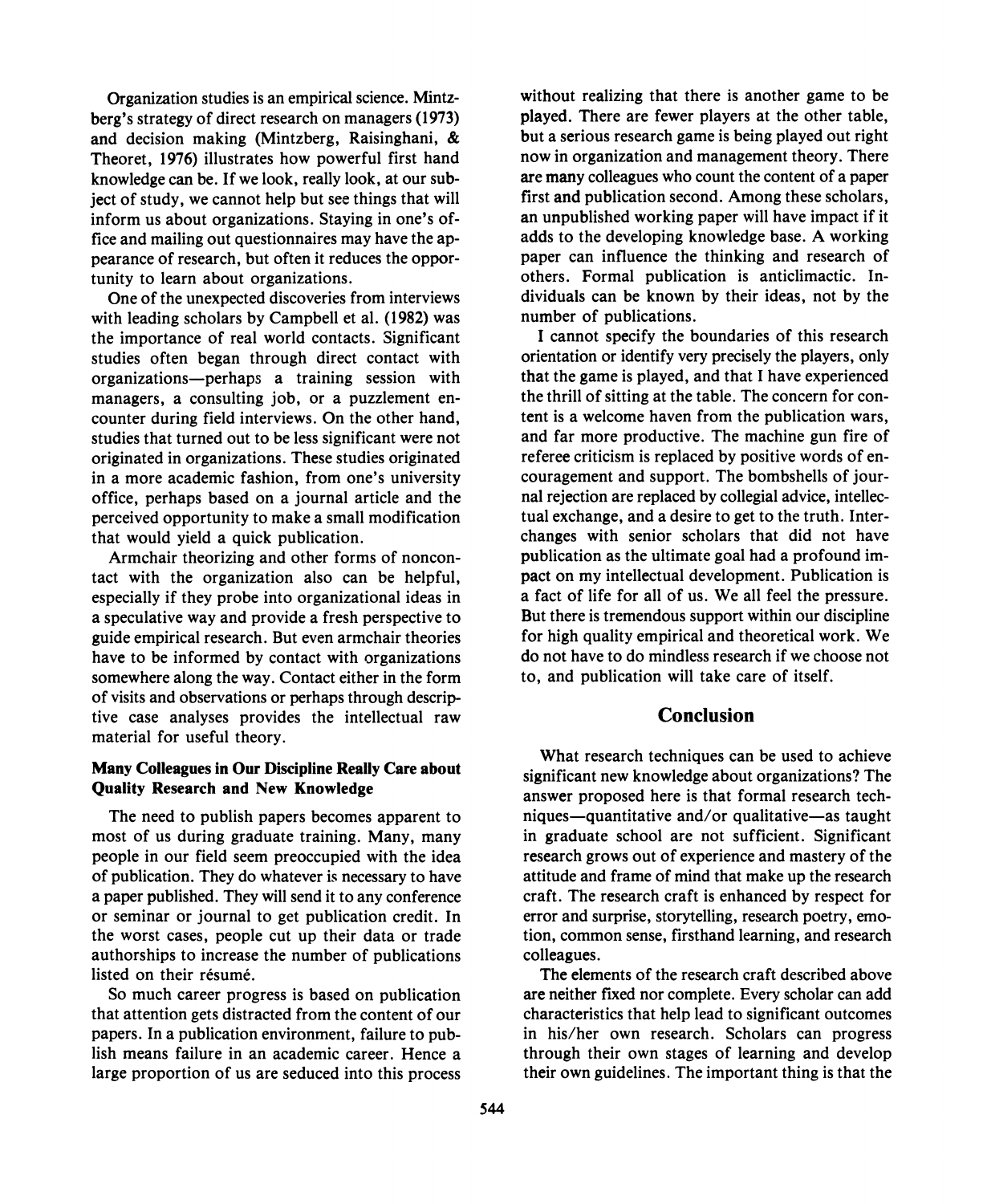craft perspective be mastered and used to build upon the techniques of science taught in graduate school.

What troubles me is that many of us seem never to have discovered or acknowledged the craft aspects of scholarship. Formal techniques and method dominate in most manuscripts and journal articles that I read. The authors act as if there is only a single approach, which includes measurement precision, perfect prediction, dispassionate analysis, and many variables. Authors often eschew real organizations, storytelling and common sense.

How can we facilitate the learning of research methods to include craft characteristics? We can convey to our students that research is a craft as well as an exercise in methodology. Formal techniques are easy to teach in the classroom, but the craft attitude and way of thinking are learned through experience. Students can be told that there is an uncertain, emotional, human side of research, and research that incorporates these properties can be science at its best. Even more important, we can experiment with these elements in our own research and show them to students firsthand. A great scholar such as Kurt Lewin used apprenticeship to pass the research craft to his students (Marrow, 1969). By showing students how to design studies on the basis of anticipated surprise, beauty, firsthand experience, emotion, and storytelling, we can be role models for the kinds of things that go into significant research. We can ask students to learn formal research techniques in class, and then invite them to join us in the research adventure.

## **References**

- Behling, 0. The case for the natural science model for research in organizational behavior and organizational theory. *Academy of Management Review,* 1980, 5, 483-490.
- Boulding, K. E. General systems theory: The skeleton of science. *Management Science,* 1956, 2, 197-207.
- Campbell, D. T., & Stanley, J. C. *Experimental and quasiexperimental design for research.* Chicago: Rand-McNally, 1963.
- Campbell, J. T., Daft, R. L., & Hulin, C. L. *What to Study: Generating and developing research questions.* New York: Sage, 1982.
- Daft, R. L. The evolution of organization analysis in ASQ:<br>1959-1979. Administrative Science Quarterly, 1980, 25, 623-636.<br>sity of Wisconsin Library. Mimeo. 1955.
- Daft, R. L., & Wiginton, J. Language and organization. *Academy of Management Review,* 1979, 4, 179-191. Mintzberg, H. *The nature of managerial work.* New York: Harper
- Davis, M. S. That's interesting: Toward a phenomenology of Mintzberg, H. An emerging strategy of "direct" research. *Ad-* sociology and a sociology of phenomenology. *Philosophy of*  Social Science, 1971, 1, 309-344.<br>Social Science, 1971, 1, 309-344.
- Dreistadt, R. An analysis of the use of analogies and metaphors in science. *The Journal of Psychology,* 1968, 68, 97-1 16.
- Hackman, J. R. Personal communication, 1982.
- Huff, A. S. Evocative metaphors. *Human Systems Management,*  1980, 1, 219-228.
- Kaplan, A. *The conduct of inquiry.* San Francisco: Chandler Publishing Company, 1964.
- Keeley, M. Organizational analogy: A comparison of organismic and social contract models. *Administrative Science Quarterly,*  1980, 25, 337-362.
- Lawrence, P. R., & Lorsch, P. *Organization and environment.*  Cambridge, Mass.: Harvard University Press, 1967.
- Lundberg, C. C. Hypothesis creation in organizational behavior research. *Academy of Management Review,* 1976, 1 (2), 5-12.
- Mackenzie, K. D., & House, R. Paradigm development in the social sciences: A proposed research strategy. *Academy of Management Review,* 1978, 3, 7-23.
- McPhee, J. A. *Basin and range.* New York: Farrar, Straus, Giroux, 1981.
- Marrow, A. J. *The practical theorist: The life and work of Kurt Lewin.* New York: Basic Books, 1969.
- Martin, J. A garbage can model of the research process. In J. E. McGrath, J. Martin, & R. A. Kulka, *Judgement calls in research.*  Beverly Hills, Cal.: Sage, 1982, 17-40.
- 
- & Row, 1973.
- 
- Mintzberg, H. If you're not serving Bill and Barbara, then you're not serving leadership. In J. G. Hunt, U. Sekaran, & C. A. Schriesheim (Eds.), *Leadership: Beyond establishment views.*  Carbondale, Ill.: Southern Illinois University Press, 1982, 239-259.
- Mintzberg, H., Raisinghani, D., & Theorêt, A. The structure of unstructured decision processes. *Administrative Science Quarterly,* 1976, 21, 246-276.
- Mitroff, I. I. The myth of objectivity or why science needs a new psychology of science. *Management Science,* 1972, 18, B613-B618.
- Morgan, G., & Smircich, L. The case for qualitative research. *Academy of Management Review,* 1980, 5, 491-500.
- Oppenheimer, R. Analogy in science. *The American Psychologist,*  1956, 11, 127-135.